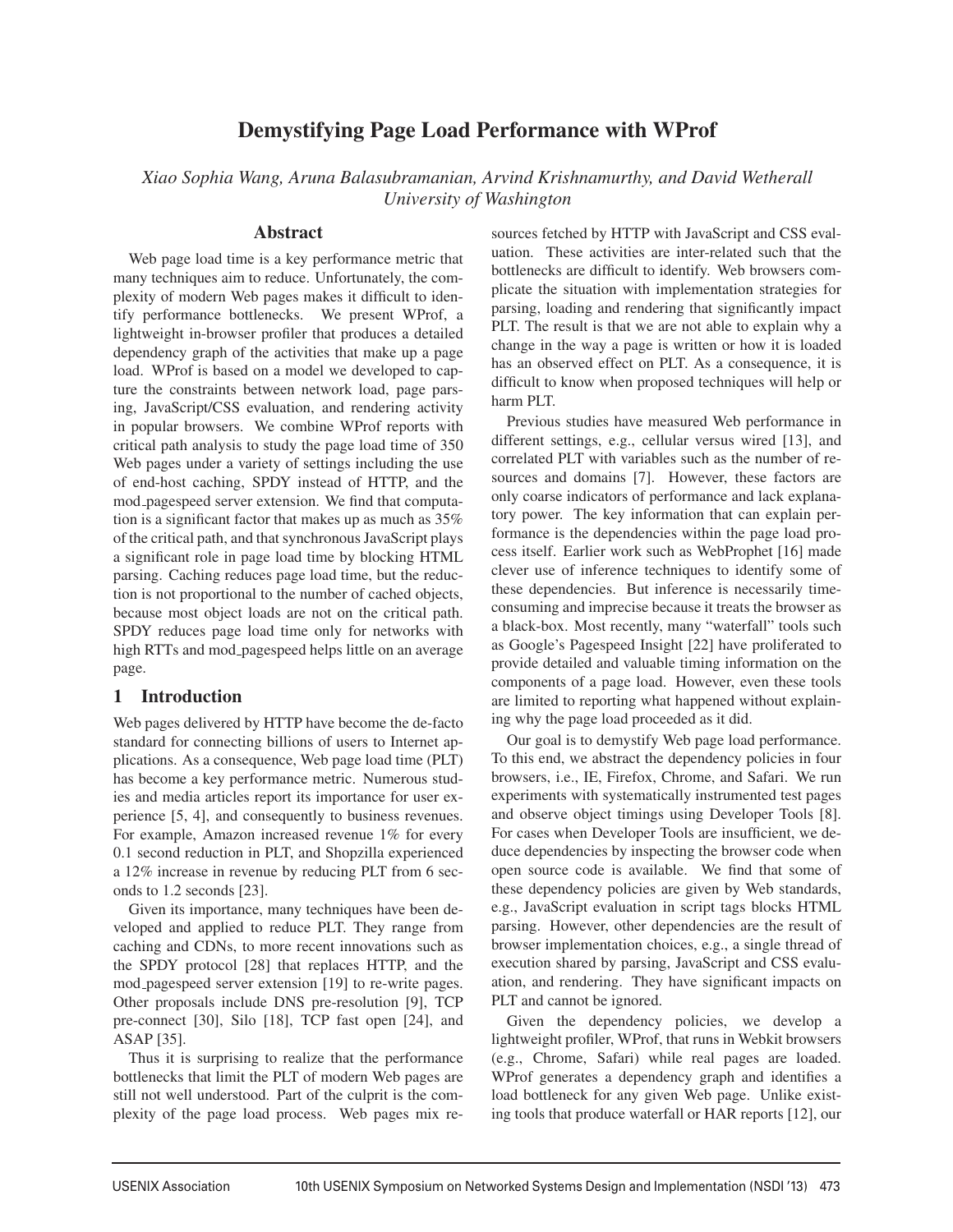profiler discovers and reports the dependencies between the browser activities that make up a page load. It is this information that pinpoints why, for example, page parsing took unexpectedly long and hence suggests what may be done to improve PLT.

To study page load performance, we run WProf while fetching pages from popular servers and apply critical path analysis, a well-known technique for analyzing the performance of parallel programs [25]. First, we identify page load bottlenecks by computing what fraction of the critical path the activity occupies. Surprisingly, we find that while most prior work focuses on network activity, computation (mostly HTML parsing and JavaScript execution) comprises 35% of the critical path. Interestingly, downloading HTML and synchronous JavaScript (which blocks parsing) makes up a large fraction of the critical path, while fetching CSS and asynchronous JavaScript makes up little of the critical path. Second, we study the effectiveness of different techniques for optimizing web page load. Caching reduces the volume of data substantially, but decreases PLT by a lesser amount because many of the downloads that benefit from it are not on the critical path. Disappointingly, SPDY makes little difference to PLT under its default settings and low RTTs because it trades TCP connection setup time for HTTP request sending time and does not otherwise change page structure. Mod pagespeed also does little to reduce PLT because minifying and merging objects does not reduce network time on critical paths.

We make three contributions in this paper. The first is our activity dependency model of page loads, which captures the constraints under which real browsers load Web pages. The second contribution is WProf, an in-browser profiling tool that records page load dependencies and timings with minimal runtime overhead. Our third contribution is the study of extensive page loads that uses critical path analysis to identify bottlenecks and explain the limited benefits of SPDY and mod pagespeed.

In the rest of this paper, we describe the page load process (§2) and our activity dependency model (§3). We then describe the design and implementation of WProf  $(\S4)$ . We use WProf for page load studies  $(\S5)$  before presenting related work  $(\S6)$  and concluding  $(\S7)$ .

# 2 Background

We first provide background on how browsers load Web pages. Figure 1 shows the workflow for loading a page. The page load starts with a user-initiated request that triggers the *Object Loader* to download the corresponding root HTML page. Upon receiving the first chunk of the root page, the *HTML Parser* starts to iteratively parse the page and download embedded objects within the page, until the page is fully parsed. The embedded objects are *Evaluated* when needed. To visualize



Figure 1: The workflow of a page load. It involves four processes (shown in gray).

the page, the *Rendering Engine* progressively renders the page on the browser. While the HTML Parser, Evaluator, and Rendering Engine are computation processes, the Object Loader is a network process.

HTML Parser: The Parser is key to the page load process, and it transforms the raw HTML page to a document object model (DOM) tree. A DOM tree is an intermediate representation of a Web page; the nodes in the DOM tree represent HTML tags, and each node is associated with a set of attributes. The DOM tree representation provides a common interface for programs to manipulate the page.

Object Loader: The Loader fetches objects requested by the user or those embedded in the HTML page. The objects are fetched over the Internet using HTTP or SPDY [28], unless the objects are already present in the browser cache. The embedded objects fall under different mime types: HTML (e.g., IFrame), JavaScript, CSS, Image, and Media. Embedded HTMLs are processed separately and use a different DOM tree. Inlined JavaScript and inlined CSS do not need to be loaded.

Evaluator: Two of the five embedded object types, namely, JavaScript and CSS, require additional evaluation after being fetched. JavaScript is a piece of software that adds dynamic content to Web pages. Evaluating JavaScript involves manipulating the DOM, e.g., adding new nodes, modifying existing nodes, or changing nodes' styles. Since both JavaScript Evaluation and HTML Parsing modify the DOM, HTML parsing is blocked for JavaScript evaluation to avoid conflicts in DOM modification. However, when JavaScript is tagged with an *async* attribute, the JavaScript can be downloaded and evaluated in the background without blocking HTML Parsing. In the rest of the paper, JavaScript refers to synchronous JavaScript unless stated.

Cascading style sheets (CSS) are used for specifying the presentational attributes (e.g., colors and fonts) of the HTML content and is expressed as a set of rules. Evaluating a CSS rule involves changing styles of DOM nodes. For example, if a CSS rule specifies that certain nodes are to be displayed in blue color, then evaluating the CSS involves identifying the matching nodes in the DOM (known as CSS selector matching) and adding the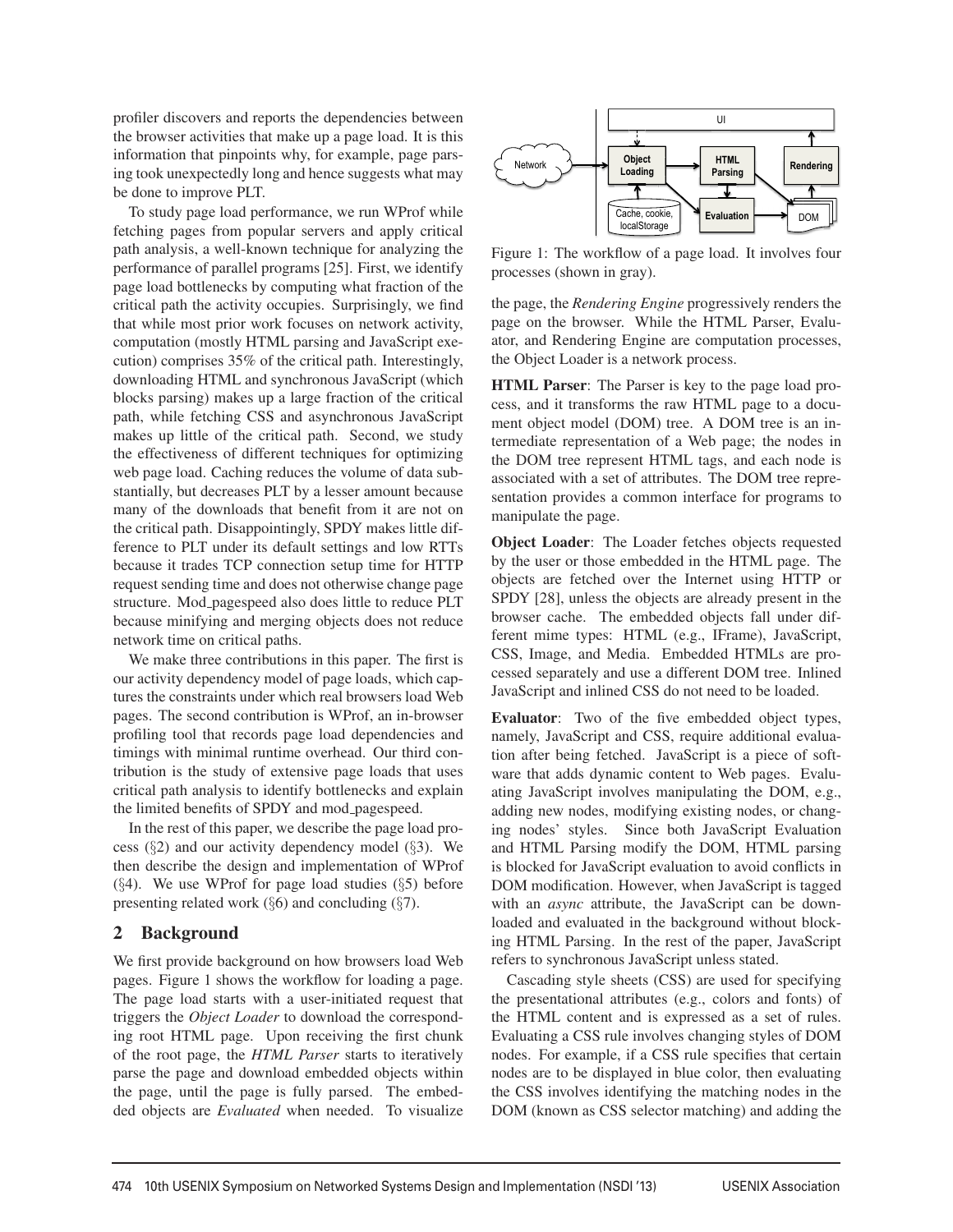style to each matched node. JavaScript and CSS are commonly embedded in Web pages today [7].

Rendering engine: Browsers render Web pages progressively as the HTML Parser builds the DOM tree. Rendering involves two processes–Layout and Painting. Layout converts the DOM tree to the layout tree that encodes the size and position of each visible DOM node. Painting converts this layout tree to pixels on the screen.

# 3 Browser Dependency Policies

Web page dependencies are caused by various factors such as co-dependence between the network and the computation activities, manipulation of common objects, limited resources, etc. Browsers use various policies to enforce these dependencies. Our goal is to abstract the browser dependency policies. We use this policy abstraction to efficiently extract the dependency structure of any given Web page (§4).

### 3.1 Dependency definition

Ideally, the four processes involved in a page load (described in Figure 1) would be executed in parallel, so that the page load performance is determined by the slowest process. However, the processes are inter-dependent and often block each other. To represent the dependency policies, we first discretize the steps involved in each process. The granularity of discretization should be fine enough to reflect dependencies and coarse enough to preserve semantics. We consider the most coarse-grained atomic unit of work, which we call an *activity*. In the case of HTML Parser, the activity is parsing a single tag. The Parser repeatedly executes this activity until all tags are parsed. Similarly, the Object Loader activity is loading a single object, the Evaluator activity is evaluating a single JavaScript or CSS, and the activity of the Rendering process is rendering the current DOM.

We say an activity a*<sup>i</sup>* is *dependent* on a previously scheduled activity  $a_i$ , if  $a_i$  can be executed only after  $a_i$  has completed. There are two exceptions to this definition, where the activity is executed after only a *partial* completion of the previous activity. We discuss these exceptions in §3.3.

# 3.2 Methodology

We extract browser dependency policies by (i) inspecting browser documentation, (ii) inspecting browser code if open-source code is available, and (iii) systematically instrumenting test pages. Note that no single method provides a complete set of browser policies, but they complement each other in the information they provide. Our methodology assumes that browsers tend to parse tags sequentially. However, one exception is *preloading*. Preloading means that the browser preemptively loads objects that are embedded later in the page, even before

their corresponding tags are parsed. Preloading is often used to speed up page loads.

Below, we describe how we instrument and experiment with test pages. We conduct experiments in four browsers: Chrome, Firefox, Internet Explorer, and Safari. We host our test pages on controlled servers. We observe the load timings of each object in the page using Developer Tools [8] made available by the browsers. We are unable to infer dependencies such as rendering using Developer Tools. Instead, for open-source browsers, we inspect browser code to study the dependency policies associated with rendering.

Instrumenting test pages (network): We instrument test pages to exhaustively cover possible loading scenarios: (i) loading objects in different orders, and (ii) loading embedded objects. We list our instrumented test pages and results at wprof.cs.washington.edu/ tests. Web pages can embed five kinds of objects as described in §2. We first create test pages that embed all combinations of object pairs, e.g., the test page may request an embedded JavaScript followed by an image. Next, we create test pages that embed more than two objects in all possible combinations. Embedded objects may further embed other objects. We create test pages for each object type that in-turn embeds all combinations of objects. To infer dependency policies, we systematically inject delays to objects and observe load times of other objects to see whether they are delayed accordingly, similar to the technique used in WebProphet [16]. For example, in a test page that embeds a JavaScript followed by an image, we delay loading the Javascript and observe whether the image is delayed.

Instrumenting test pages (computation): Developer tools expose timings of network activities, but not timings of computational activities. We instrument test pages to circumvent this problem and study dependencies during two main computational activities: HTML parsing and JavaScript evaluation. HTML parsing is often blocked during page load. To study the blocking behavior across browsers, we create test pages for each object type. For each page, we also embed an IFrame in the end. During page load, if the IFrame begins loading only after the previous object finishes loading, we infer that HTML parsing is blocked during the object load. IFrames are ideal for this purpose because they are not preloaded by browsers. To identify dependencies related to JavaScript evaluation, we create test pages that contain scripts with increasing complexity; i.e., scripts that require more and more time for evaluation. We embed an IFrame at the end. As before, if IFrame does not load immediately after the script loads, we infer that HTML parsing is blocked for script evaluation.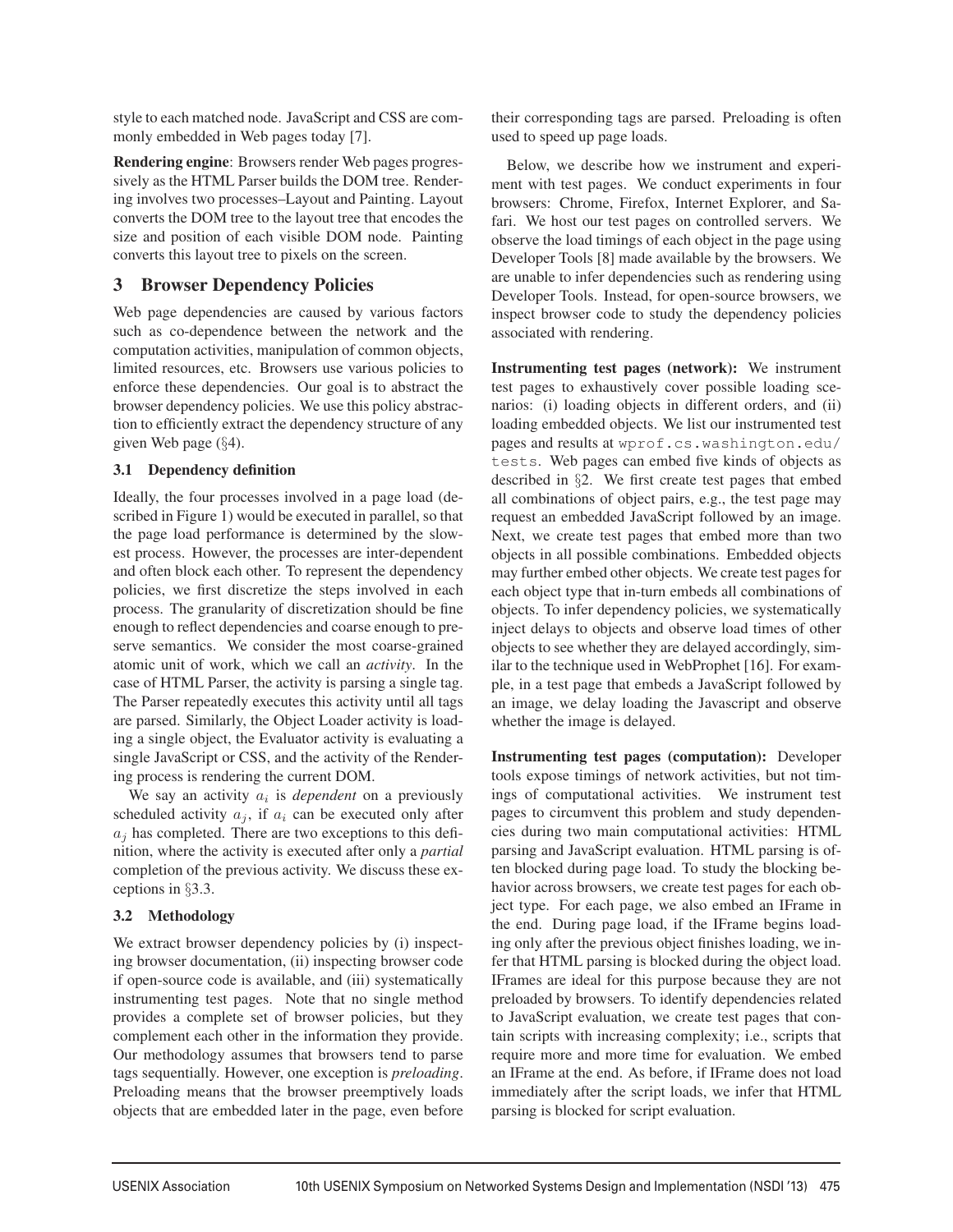| <b>Dependency</b>      | Name           | <b>Definition</b>                                                                                              |  |  |
|------------------------|----------------|----------------------------------------------------------------------------------------------------------------|--|--|
| Flow                   | F1             | Loading an object $\rightarrow$ Parsing the tag that references the object                                     |  |  |
|                        | F2             | Evaluating an object $\rightarrow$ Loading the object                                                          |  |  |
|                        | F <sub>3</sub> | Parsing the HTML page $\rightarrow$ Loading the first block of the HTML page*                                  |  |  |
|                        | F <sub>4</sub> | Rendering the DOM tree $\rightarrow$ Updating the DOM                                                          |  |  |
|                        | F <sub>5</sub> | Loading an object referenced by a JavaScript or $CSS \rightarrow$ Evaluating the JavaScript or $CSS^*$         |  |  |
|                        | F <sub>6</sub> | Downloading/Evaluating an object $\rightarrow$ Listener triggers or timers                                     |  |  |
| Output                 | O <sub>1</sub> | Parsing the next tag $\rightarrow$ Completion of a previous JavaScript download and evaluation                 |  |  |
|                        | O <sub>2</sub> | JavaScript evaluation $\rightarrow$ Completion of a previous CSS evaluation                                    |  |  |
|                        | O <sub>3</sub> | Parsing the next tag $\rightarrow$ Completion of a previous CSS download and evaluation                        |  |  |
| Lazy/Eager<br>binding  | B1             | [Lazy] Loading an image appeared in a CSS $\rightarrow$ Parsing the tag decorated by the image                 |  |  |
|                        | B <sub>2</sub> | [Lazy] Loading an image appeared in a CSS $\rightarrow$ Evaluation of any CSS that appears in front of the tag |  |  |
|                        |                | decorated by the image.                                                                                        |  |  |
|                        | B <sub>3</sub> | [Eager] Preloading embedded objects does not depend on the status of HTML parsing. (breaks F1)                 |  |  |
| Resource<br>constraint | R1             | Number of objects fetched from different servers $\rightarrow$ Number of TCP connections allowed per domain    |  |  |
|                        | R <sub>2</sub> | Browsers may execute key computational activities on the same thread, creating dependencies among              |  |  |
|                        |                | the activities. This dependency is determined by the scheduling policy.                                        |  |  |
|                        |                | * An activity depends on <i>partial</i> completion of another activity                                         |  |  |

An activity depends on *partial* completion of another activity.

Table 1: Summary of dependency policies imposed by browsers.  $\rightarrow$  represents "depends on" relationship.

### 3.3 Dependency policies

Using our methodology, we uncover the dependency policies in browsers and categorize them as: Flow dependency, Output dependency, Lazy/Eager binding dependency, and dependencies imposed by resource constraints. Table 1 tabulates the dependency policies. While output dependencies are required for correctness, the dependencies imposed by lazy/eager binding and resource constraints are a result of browser implementation strategies.

Flow dependency is the simplest form of dependency. For example, loading an object depends on parsing a tag that references the object (F1). Similarly, evaluating a JavaScript depends on loading the JavaScript (F2). Often, browsers may load and evaluate a JavaScript based on triggers and timeouts, rather than the content of the page (F6). Table 1 provides the complete set of flow dependencies. Note that dependencies F3 and F5 are special cases, where the activity only depends on the partial completion of the previous activity. In case of F3, the browser starts to parse the page when the first chunk of the page is loaded, not waiting for the entire load to be completed. In case of F5, an object requested by a JavaScript/CSS is loaded immediately after evaluation starts, not waiting for the evaluation to be completed.

Output dependency ensures the correctness of execution when multiple processes modify a shared resource and execution order matters. In browsers, the shared resource is the DOM. Since both JavaScript evaluation and HTML parsing may write to the DOM, HTML parsing is blocked until JavaScript is both loaded and evaluated (O1). This ensures that the DOM is modified in the order specified in the page. Since JavaScript can modify styles of DOM nodes, execution of JavaScript waits for the completion of CSS processing (O2). Note that *async* JavaScript is not bounded by output dependencies because the order of script execution does not matter.

Lazy/Eager binding: Several lazy/eager bindings techniques are used by the browser to trade off between decreasing spurious downloads and improving latency. Preloading (B3) is an example of an eager binding technique where browsers preemptively load objects that are embedded later in the page. Dependency B1 is a result of a lazy binding technique. When a CSS object is downloaded and evaluated, it may include an embedded image, for example, to decorate the background or to make CSS sprites. The browser does not load this image as soon as CSS is evaluated, and instead waits until it parses a tag that is decorated by the image. This ensures that the image is downloaded only if it is used.

Resource constraints: Browsers constrain the use of two resources—compute power and network resource. With respect to network resources, browsers limit the number of TCP connections. For example, Firefox limits the number of open TCP connections per domain to 6 by default. If a page load process needs to load more than 6 embedded objects from the same domain simultaneously, the upcoming load is blocked until a previous load completes. Similarly, some browsers allocate a single compute thread to execute certain computational activities. For example, WebKit executes parts of rendering in the parsing thread. This results in blocking parsing until rendering is complete (R2). We were able to observe this only for the open-source WebKit browser because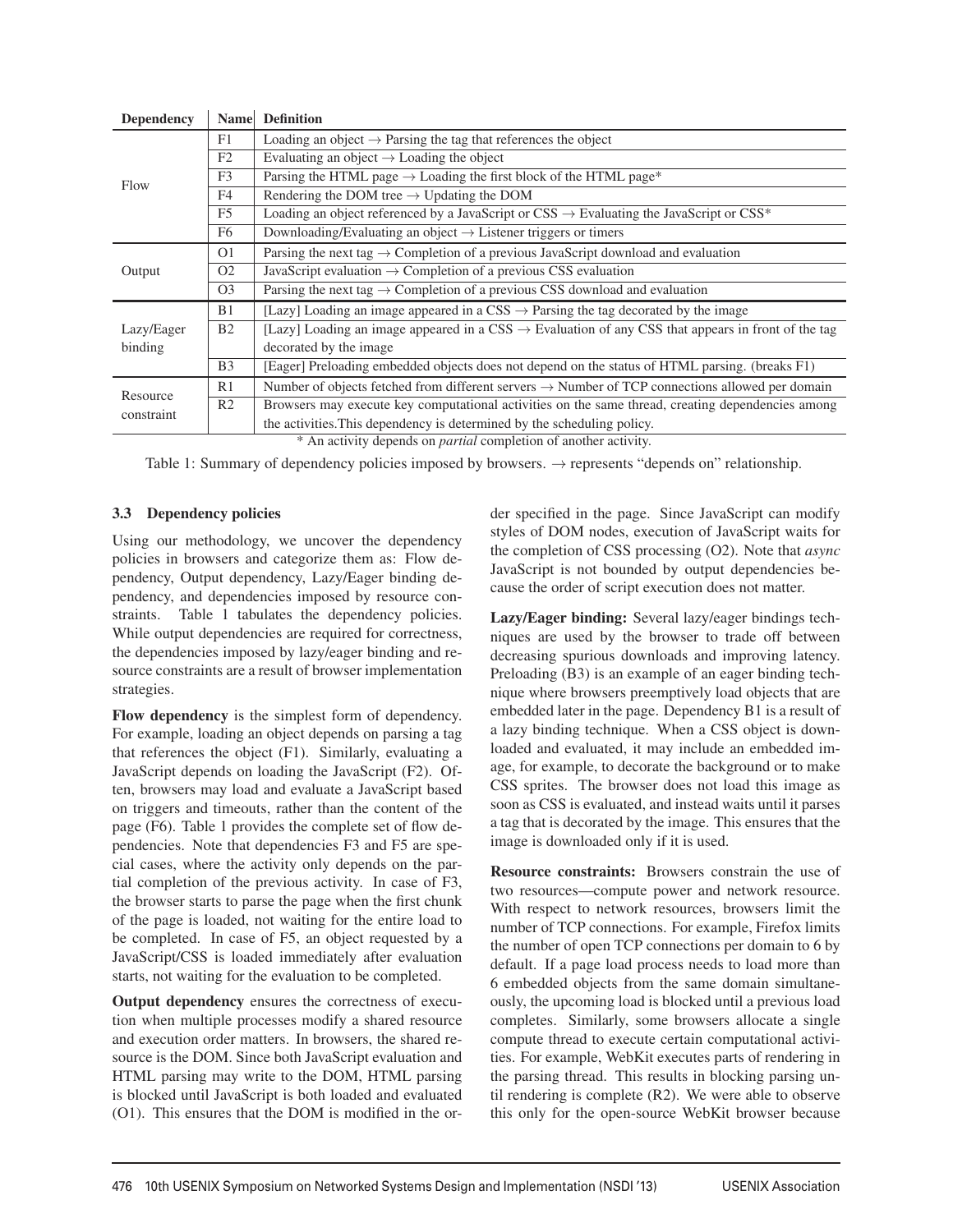

Figure 2: Dependencies Figure 3: Dependency graph. Arrows denote"depends on" between processes. relation and vertices represent activities in a page load. Figure 4: Corresponding example code.

| <b>Dependency</b> | TE.               | <b>Firefox</b>   | WebKit           |
|-------------------|-------------------|------------------|------------------|
| Output            | all               | no <sub>03</sub> | no <sub>03</sub> |
| Late binding      | all               | all              | all              |
| Eager             | <i>*</i> Preloads | Preloads         | Preloads         |
| Binding           | img, JS, CSS      | img, JS, CSS     | JS, CSS          |
| Resource(R1)      | 6 conn.           | 6 conn.          | 6 conn.          |

Table 2: Dependency policies across browsers.

we directly instrumented the WebKit engine to log precise timing information of computational activities.

Figure 2 summarizes how these dependencies affect the four processes. Note that more than one dependency relationship can exist between two activities. For example, consider a page containing a CSS object followed by a JavaScript object. Evaluating the JavaScript depends on both loading the JavaScript (F2) and evaluating the previously appearing CSS (O3). The timing of these two dependencies will determine which of the two dependencies occur in this instance.

#### 3.4 Dependency policies across browsers

Table 2 show the dependency policies across browsers. Only IE enforces dependency O3 that blocks HTML parsing to download and evaluate CSS. The preloading policies (i.e., when and what objects to preload) also differ among browsers, while we note that no browser preloads embedded IFrames. Note that flow dependency is implicitly imposed by all browsers. We were unable to compare the compute dependency (R2) across browsers because it requires modification to the browser code.

#### 3.5 Dependency graph of an example page

Figure 3 shows a dependency graph of an example page. The DOMContentLoaded refers to the event that HTML finishes parsing, load refers to the event that all embedded objects are loaded, and DOMLoad refers to the event that DOM is fully loaded. Our example Web page (Figure 4) contains an embedded CSS, a JavaScript, an image, and a JavaScript triggered on the load event. Many Web pages (e.g., facebook.com) may load additional objects on the load event fires.

The page load starts with loading the root HTML page  $(a_1)$ , following which parsing begins  $(a_2)$ . When the Parser encounters the CSS tag, it loads the CSS  $(a_4)$  but does not block parsing. However, when the Parser encounters the JavaScript tag, it loads the JavaScript  $(a_5)$ and blocks parsing. Note that loading the CSS and the JavaScript subjects to a resource constraint; i.e., both CSS and JavaScript can be loaded simultaneously only if multiple TCP connections can be opened per domain. CSS is evaluated  $(a<sub>6</sub>)$  after being loaded. Even though JavaScript finishes loading, it needs to wait until the CSS finishes evaluating, and then the JavaScript is evaluated  $(a_7)$ . The rendering engine renders the current DOM  $(a_8)$ after which HTML parsing resumes  $(a<sub>9</sub>)$ . The Parser then encounters and loads an image  $(a_{10})$  after which HTML parsing is completed and fires a load event. In our example, the triggered JavaScript is loaded  $(a_{12})$  and evaluated  $(a_{13})$ . When all embedded objects are evaluated and the DOM is updated, the DOMLoad event is fired. Even our simple Web page exhibits over 10 dependencies of different types. For example,  $a_2 \rightarrow a_1$  is a flow dependency;  $a_7 \rightarrow a_6$  is an output dependency; and  $a_9 \rightarrow a_8$  is a resource dependency.

The figure also illustrates the importance of using dependency graphs for fine-grained accounting of page load time. For example, both activity  $a_4$  and  $a_5$  are network loads. However, only activity  $a_4$  contributes to page load time; i.e., decreasing the load time of  $a_5$  does not decrease total page load time. Tools such as HTTP Archival Records [12] provide network time for each activity, but this cannot be used to isolate the bottleneck activities. The next section demonstrates how to isolate the bottleneck activities using dependency graphs.

# 4 WProf

5

We present WProf, a tool that captures the dependency graph for any given Web page and identifies the delay bottlenecks. Figure 5 shows WProf architecture. The primary component is an in-browser profiler that instruments the browser engine to obtain timing and depen-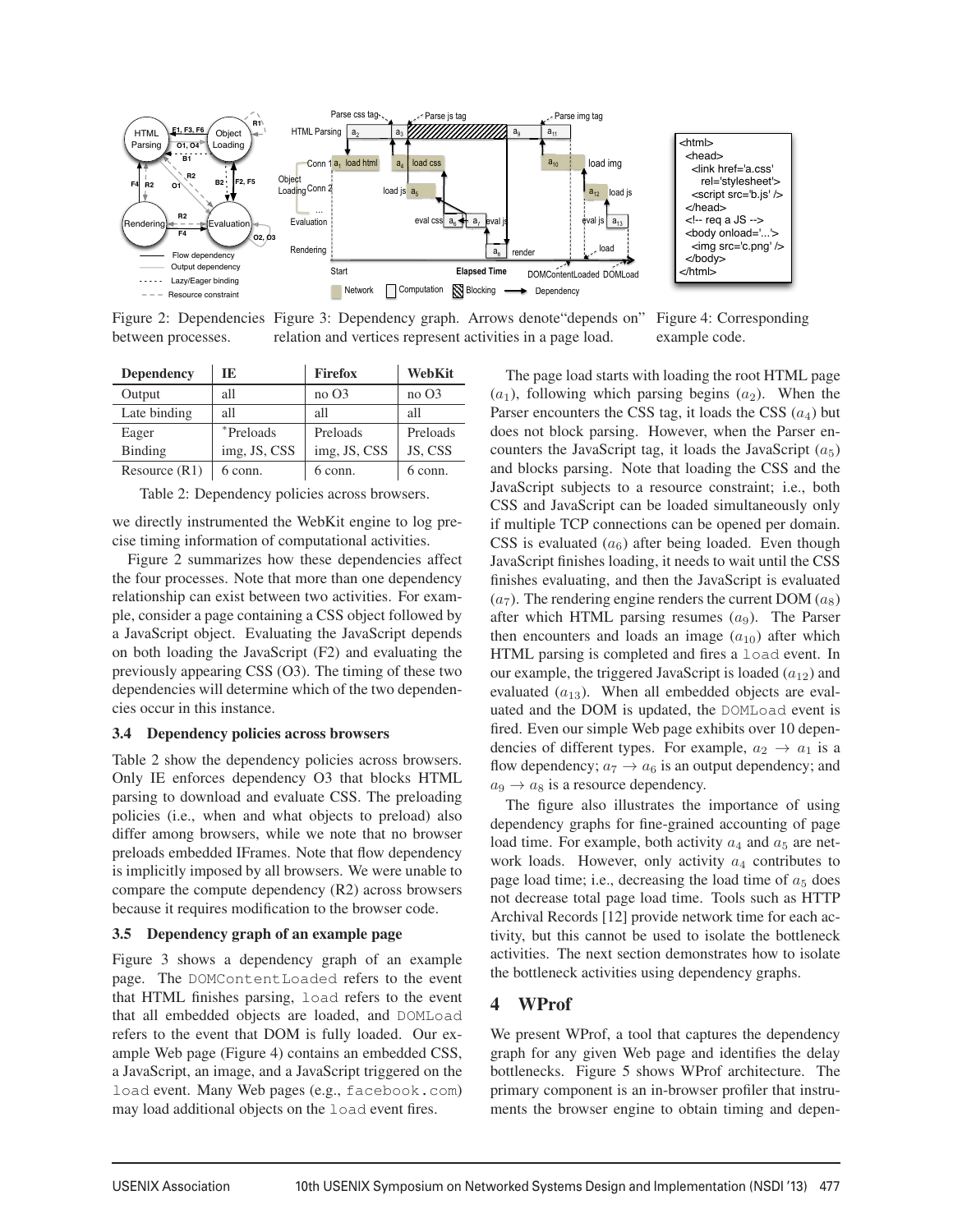

Figure 5: The WProf Architecture. WProf operates just above the browser engine, allowing it to collect precise timing and dependency information.

dency information at runtime. The profiler is a shim layer inside the browser engine and requires minimal changes to the rest of the browser. Note that we do not work at the browser extension or plugin level because they provide limited visibility into the browser internals. WProf then analyzes the profiler logs offline to generate the dependency graphs and identify the bottleneck path. The profiler is lightweight and has negligible effect on page load performance (§4.4).

#### 4.1 WProf Profiler

The key role of WProf profiler is to record timing and dependency information for a page load. While the dependency information represents the structure of a page, the timing information captures how dependencies are exhibited for a specific page load; both are crucial to pinpoint the bottleneck path.

Logging Timing: WProf records the timestamps at the beginning and end of each activity executed during the page load process. WProf also records network timing information, including DNS lookup, TCP connection setup, and HTTP transfer time. To keep track of the number of TCP connections being used/re-used, WProf records the IDs of all TCP connections.

Logging dependencies: WProf assumes the dependency policies described in §3 and uses different ways to log different kinds of dependencies. Flow dependencies are logged by attaching the URL to an activity. For example in Figure 3, WProf learns that the activity that evaluates b.js depends on the activity that loads b.js by recording b.js. WProf logs resource constraints by IDs of the constrained resources, e.g., thread IDs and TCP IDs.

To record output dependencies and lazy/eager bindings, WProf tracks a DOM-specific ordered sequence of processed HTML tags as the browser loads a page. We maintain a separate ordered list for each DOM tree associated with the page (e.g., the DOM for the root page and the various IFrames). HTML tags are recorded when they are first encountered; they are then attached to the activities that occur when the tags are being parsed. For example, when objects are preloaded, the tags under parsing are attached to the preloading activity, not the tags that reference the objects. For example in Figure 4, the Parser first processes the tag that references a.css, and then processes the tag that references b.js. This ordering, combined with the knowledge of output dependencies, result in the dependency  $a_7 \rightarrow a_6$  in Figure 3. Note that the HTML page itself provides an implicit ordering of the page activities; however, this ordering is static. For example, if a JavaScript in a page modifies the rest of the page, statically analyzing the Web page provides an incorrect order sequence. Instead, WProf records the Web page processing order directly from the browser runtime.

Validating the completeness of our dependency policies would require either reading all the browser code or visiting all the Web pages, neither of which is practical. As browsers evolve constantly, changes in Web standard or browser implementations can change the dependency policies. Thus, WProf needs to be modified accordingly. Since WProf works as a shim layer in browsers that does not require knowledge about underlying components such as CSS evaluation, the effort to record an additional dependency policy would be minimal.

### 4.2 Critical path analysis

To identify page load bottlenecks, we apply critical path analysis to dependency graphs. Let the dependency graph  $G = (V, E)$ , where V is the set of activities required to render the page and  $E$  is the set of dependencies between the activities. Each activity  $a \in V$  is associated with the attribute that represents the duration of the activity. The critical path  $P$  consists of a set of activities that form the longest path in the dependency graph such that, reducing the duration of any activity *not* on the critical path ( $a \notin P$ ), will not change the critical path; i.e., optimizing an activity not on the critical path will not reduce page load performance. For example, the critical path for the dependency graph shown in Figure 3 is  $(a_1, a_2, a_4, a_5)$  $a_6, a_7, a_8, a_9, a_{11}, a_{12}, a_{13}.$ 

We estimate the critical path  $P$  of a dependency graph using the algorithm below. We treat preloading as a special case because it breaks the flow dependency. When preloading occurs, we always add it to the critical path.

### 4.3 Implementation

We implement WProf on Webkit [33], an open source Web browser engine that is used by Chrome, Safari, Android, and iOS. The challenge is to ensure that the WProf shim layer is lightweight. Creating a unique identifier for each activity (for logging dependency relationship) is memory intensive as typical pages require several thou-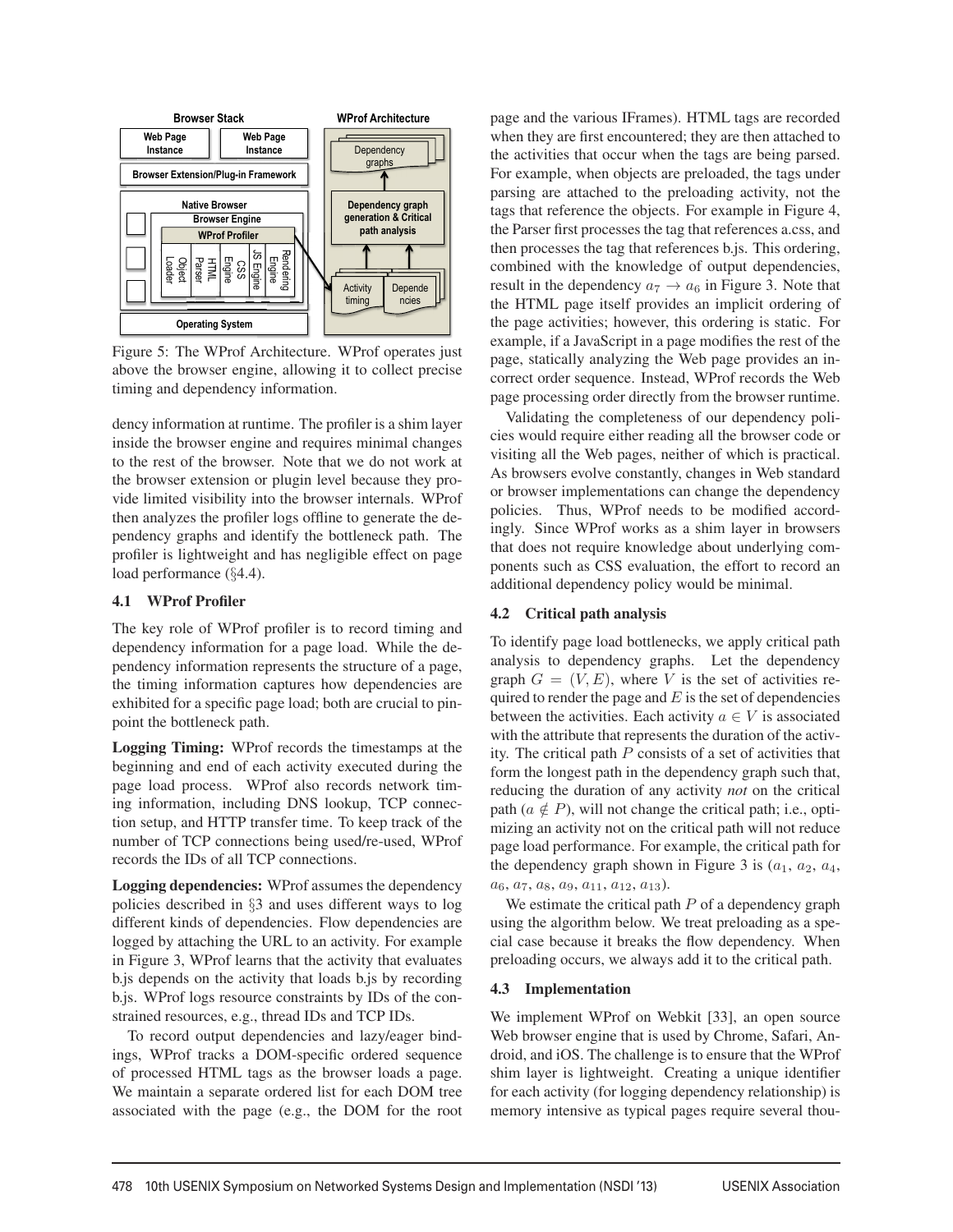$P \leftarrow \emptyset$ ;  $a \leftarrow$  Activity that completes last;  $P \leftarrow P \cup a$ ; while a *is not the first activity* do  $A \leftarrow$  Set of activities that a is dependent on; if  $\alpha$  *is preloaded from an activity*  $\alpha'$  *in*  $A$  then  $a \leftarrow a';$ else  $a \leftarrow$  Activity in A that completes last;  $\overline{\phantom{a}}$ end  $P \leftarrow P \cup a$ ; end return P

|     | WProf $\mid$ CPU % | Memory $\%$ |
|-----|--------------------|-------------|
| on  | 58.5               | 65.5        |
| ∩ff | 53.5               | 54.9        |

Table 3: Maximum sampled CPU and memory usage.

sands of unique identifiers (e.g., for HTML tags). Instead, we use pointer addresses as unique identifiers. The WProf profiler keeps all logs in memory and transfers them to disk after the DOM is loaded, to minimize the impact on page load.

We extended Chrome and Safari by modifying 2K lines of C++ code. Our implementation can be easily extended to other browsers that build on top of Webkit. Our dependency graph generation and critical path analysis is written in Perl and PHP. The WProf source code is available at wprof.cs.washington.edu.

### 4.4 System evaluation

In this section, we present WProf micro-benchmarks. We perform the experiments on Chrome. We use a 2GHz CPU dual core and 4GB memory machine running MacOS. We load 200 pages with a five second interval between pages. The computer is connected via Ethernet, and to provide a stable network environment, we limit the bandwidth to 10Mbps using DummyNet [10].

Figure 6(a) shows the CDF of page load times with and without WProf. We define page load time as the time from when the page is requested to when the DOMLoad (Figure 3) event is fired. We discuss our rationale for the page load time definition in §5.1. The figure shows that WProf's in-browser profiler only has a negligible effect on the page load time. Similarly, Figure 6(b) shows the CDF of size of the logs generated by the WProf profiler. The median log file size is 268KB even without compression, and is unlikely to be a burden on the storage system. We sample the CPU and memory usage at a rate of 0.1 second when loading the top 200 web pages with and without WProf. Table 3 shows that even in the maximum case, WProf only increases the CPU usage by 9.3% and memory usage by 19.3%.



# 5 Studies with WProf

The goal of our studies is to use WProf's dependency graph and critical path analysis to (i) identify the bottleneck activities during page load (§5.2), (ii) quantify page load performance under caching (§5.3), and (iii) quantify page load performance under two proposed optimization techniques, SPDY and mod\_pagespeed  $(\S 5.4)$ .

### 5.1 Methodology

Experimental setup: We conduct our experiments on default Chrome and WProf-instrumented Chrome. We automate our experiments using the Selenium Webdriver [27] that emulates browser clicks. By default, we present experiments conducted on an iMac with a 3GHz quad core CPU and 8GB memory. The computer is connected to campus Ethernet at UW Seattle. We use DummyNet [10] to provide a stable network connection of 10Mbps bandwidth; 10Mbps represents the average broadband bandwidth seen by urban users [6]. By default, we assume page loads are *cold*, i.e., the local cache is cleared. This is the common case, as 40%–60% of page loads are known to be cold loads [18]. We report the minimum page load time from a total of 5 runs.

Web pages: We experiment with the top 200 most visited websites from Alexa [3]. Because some websites get stuck due to reported hang bugs in Selenium Webdriver, we present results from the 150 websites that provide complete runs.

Page load time metric: We define Page Load Time (PLT) as the time between when the page is requested and when the DOMLoad event is fired. Recall that the DOMLoad event is fired when all embedded objects are fetched and added to the DOM (see Figure 3). We obtain all times directly from the browser engine. There are a few alternative definitions to PLT. The *above-thefold* time [1] metric is a user-driven metric that measures the time until the page is shown on the screen. However, this metric requires recording and manually analyzing page load videos, a cumbersome and nonscalable process. Other researchers use load [7] or DOMContentLoaded [18] events logged in the HTTP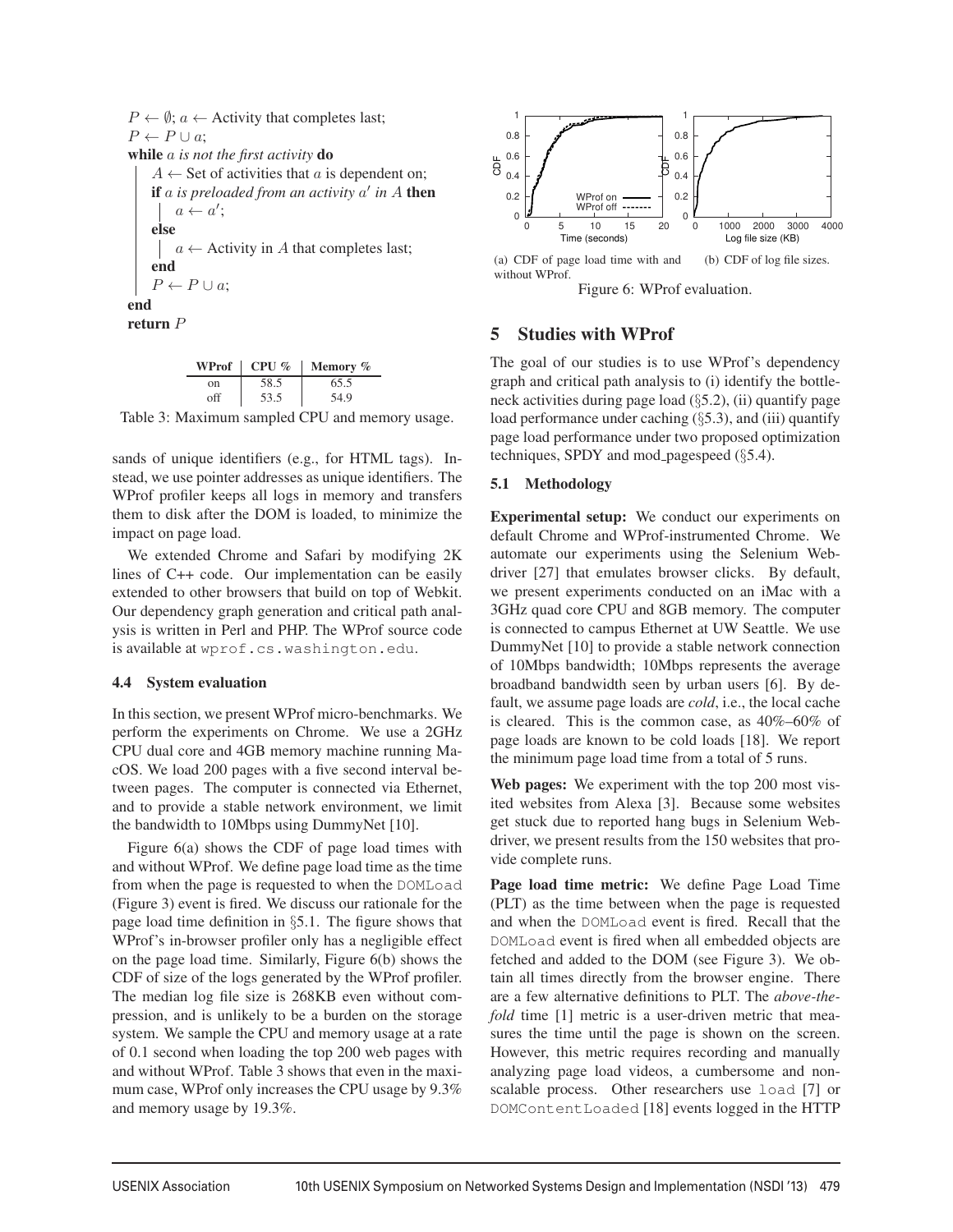

Figure 7: Fractions of time on computation v.s. network on the critical path.



Figure 8: A breakdown of computational time to total page load time on the critical path.

Archival Record (HAR) [12] to indicate the end of the page load process. Since we can tap directly into the browser, we do not need to rely on the external HAR.

We perform additional experiments with varying location, compute power, and Internet speeds. To exclude bias towards popular pages, we also experiment on 200 random home pages that we choose from the top 1 million Alexa websites. We summarize our results of these experiments in §5.5.

#### 5.2 Identifying load bottlenecks (no caching)

The goal of this section is to characterize bottleneck activities that contribute to the page load time. Note that all of these results focus on delays on critical paths. In aggregate, a typical page we analyzed contained 32 objects and 6 activities on the critical path (all median values). *Computation is significant:* Figure 7 shows that 35% of page load time in the critical path is spent on computation; therefore computation is a critical factor in modeling or simulating page loads. Related measurements [14] do not estimate this computational component because they treat the browser engine as a black box.

We further break down computation into HTML parsing, JavaScript and CSS evaluation, and rendering in Figure 8. The fractions are with respect to the total page load time. Little time on the critical path is spent on firing timers or listeners, and so we do not show them. Interestingly, we find that HTML parsing costs the most in computation, at 10%. This is likely because: (i) many pages contain a large number of HTML tags, requiring a long time to convert to DOM; (ii) there is a significant amount of overhead when interacting with other components. For example, we find an interval of two milliseconds between reception of the first block of an HTML page and parsing the first HTML tag. JavaScript evaluation is also significant as Web pages embed more and



Figure 9: Fractions of domains, objects, and bytes on critical paths.

more scripts. In contrast, CSS evaluation and rendering only cost a small fraction of page load time. This suggests that optimizing CSS is unlikely to be effective at reducing page load time.

*Network activities often block parsing.* First, we break down network time by how it interacts with HTML parsing in Figure 10(a): pre-parsing, block-parsing, and postparsing. As before, the fractions are with respect to the total page load time. The pre-parsing phase consists of fetching the first chunk of the page during which no content can be rendered. 15% of page load time is spent in this phase. The post-parsing phase refers to loading objects after HTML parsing (e.g., loading  $a_{10}$  and  $a_{12}$  in Figure 3). Because rendering can be done before or during post parsing, post parsing is less important, though significant. Surprisingly, much of the network delay in the critical path blocks parsing. Recall that network loads can be done in parallel with parsing unless there are dependencies that block parsing, e.g., JavaScript downloads. Parsing-blocking downloads often occur at an early stage of HTML parsing that blocks loading subsequent embedded objects. The result suggests that a large portion of the critical path delay can be reduced if the pages are created carefully to avoid blocked parsing.

Second, we break down network time by functionality in Figure 10(b): DNS lookup, TCP connection setup, server roundabouts, and receive time. DNS lookup and TCP connection setup are summed up for all the objects that are loaded, if they are on the critical path. Server roundabout refers to the time taken by the server to process the request plus a round trip time; again for every object loaded on the critical path. Finally, the receive time is the total time to receive each object on the critical path. DNS lookup incurs almost 13% of the critical path delay. To exclude bias towards one DNS server, we repeated our experiments with an OpenDNS [21] server, and found that the lookup time was still large. Our results suggest that reducing DNS lookup time alone can reduce page load time significantly. The server roundabout time is 8% of the critical path.

Third, we break down network time by MIME type in Figure 10(c). We find that loading HTML is the largest fraction (20%) and mostly occurs in the pre-parsing phase. Loading images is also a large fraction on critical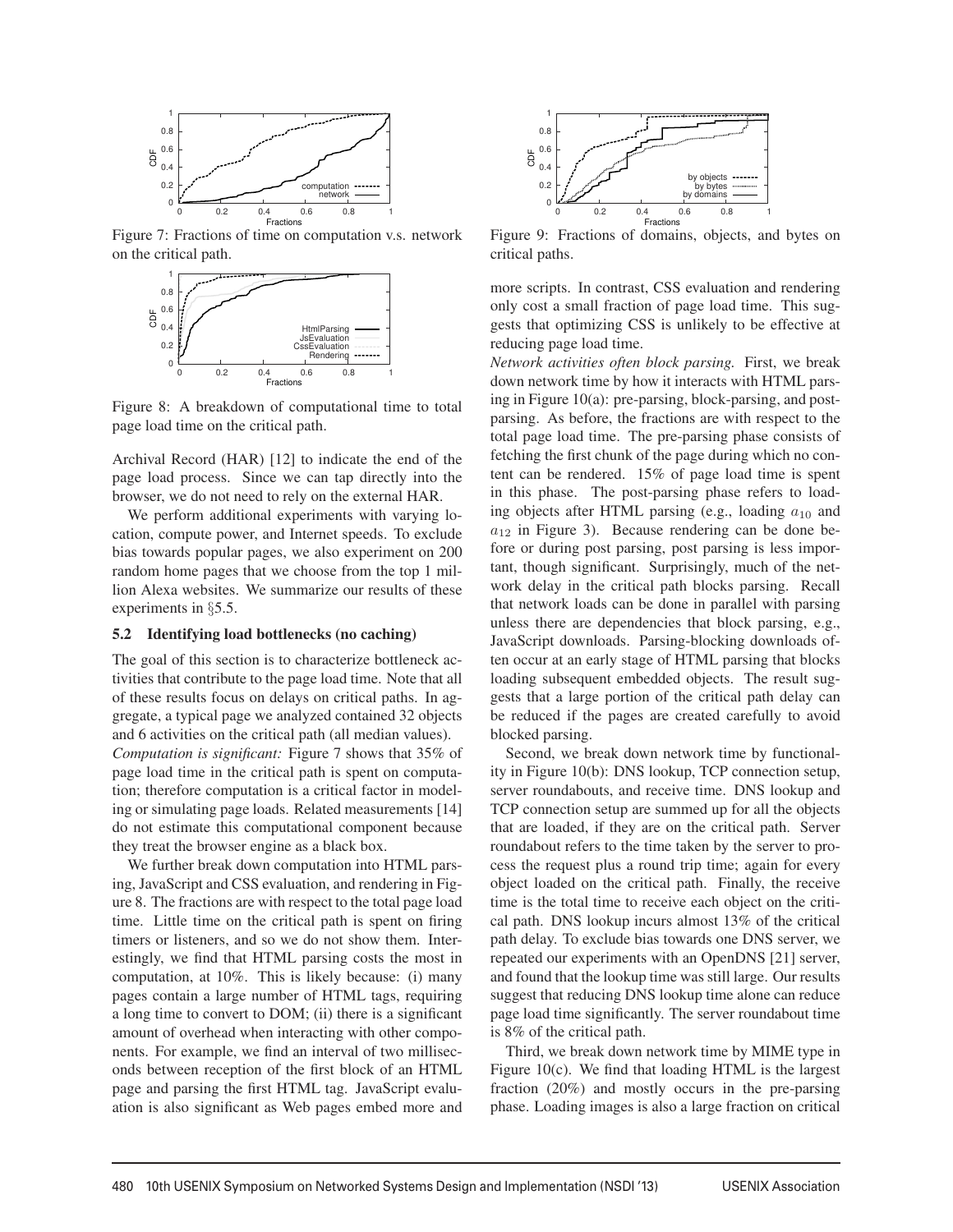

Figure 11: Warm and hot loads results. All results are a fraction of total page load time.

paths. Parsing-blocking JavaScript is significant on critical paths while asynchronous JavaScript only contributes a small fraction. Interestingly, we find a small fraction of CSS that blocks JavaScript evaluation and thus blocks HTML parsing. This blocking can be reduced simply by moving the CSS tag after the JavaScript tag. There is almost no non-blocking CSS on critical paths, and therefore we omit it in Figure 10(c).

Last, we look at the page load time for external objects corresponding to Web Analytics and Ads but not CDNs. We find that one fourth of Web pages have downloads of external objects on their critical path. Of those pages, over half spends 15% or more page load time to fetch external objects and one even spends up to 60%.

*Most object downloads are non-critical:* Figure 9 compares all object downloads and the object downloads only on the critical path. Interestingly, only 30% bytes of content is on critical paths. This suggests that minifying and caching content may not improve page load time, unless they reduce content downloaded along the critical path. We analyze this further in the next section. Note that object downloads off the critical paths are not completely unimportant. Degrading the delay of some activities that are not on the critical path may cause them to become critical.

#### 5.3 Identifying load bottlenecks (with caching)

We analyze the effects of caching under two conditions: hot load and warm load. Hot loads occur when a page is loaded immediately after a cold load. Warm loads occur when a page is loaded a small amount of time after a cold load when the immediate cache would have expired. We set a time interval of 12 minutes for warm loads. Both cases are common scenarios, since users often reload pages immediately as well as after a short period of time.

*Caching gains are not proportional to saved bytes.* Figure 11(a) shows the distributions of page load times under cold, warm, and hot loads. For 50% of the pages, caching decreases page load time by over 40%. However, further analysis shows that 90% of the objects were cached during the experiments. In other words, the decrease in page load time is not proportional to the cached bytes. To understand this further, we analyze the fraction of cached objects that are on and off the critical path, during hot loads. Figure 11(b) shows that while caching reduces 65% of total object loads (marked *objs-all*), it only reduces 20% of object loads on the critical path (marked *objs-cp*). Caching objects that are not on the critical path leads to the disproportional savings.

*Caching also reduces computation time.* Figures 11(c) and 11(d) compare the network times and computation times of hot, warm, and cold loads, on the critical path. As expected, hot and warm loads reduce DNS lookup time and TCP connection setup. Especially during hot loads, DNS lookup time is an insignificant fraction of the page load time in contrast to cold loads. Interestingly, caching not only improves network time, but also computation time. Figure 11(d) shows the time taken by compute and layout activities during page load time. The figure suggests that modern browsers cache intermediate computation steps, further reducing the page load time during hot and warm loads.

#### 5.4 Evaluating proposed techniques

This section evaluates two Web optimization techniques, SPDY [28] and mod\_pagespeed [19].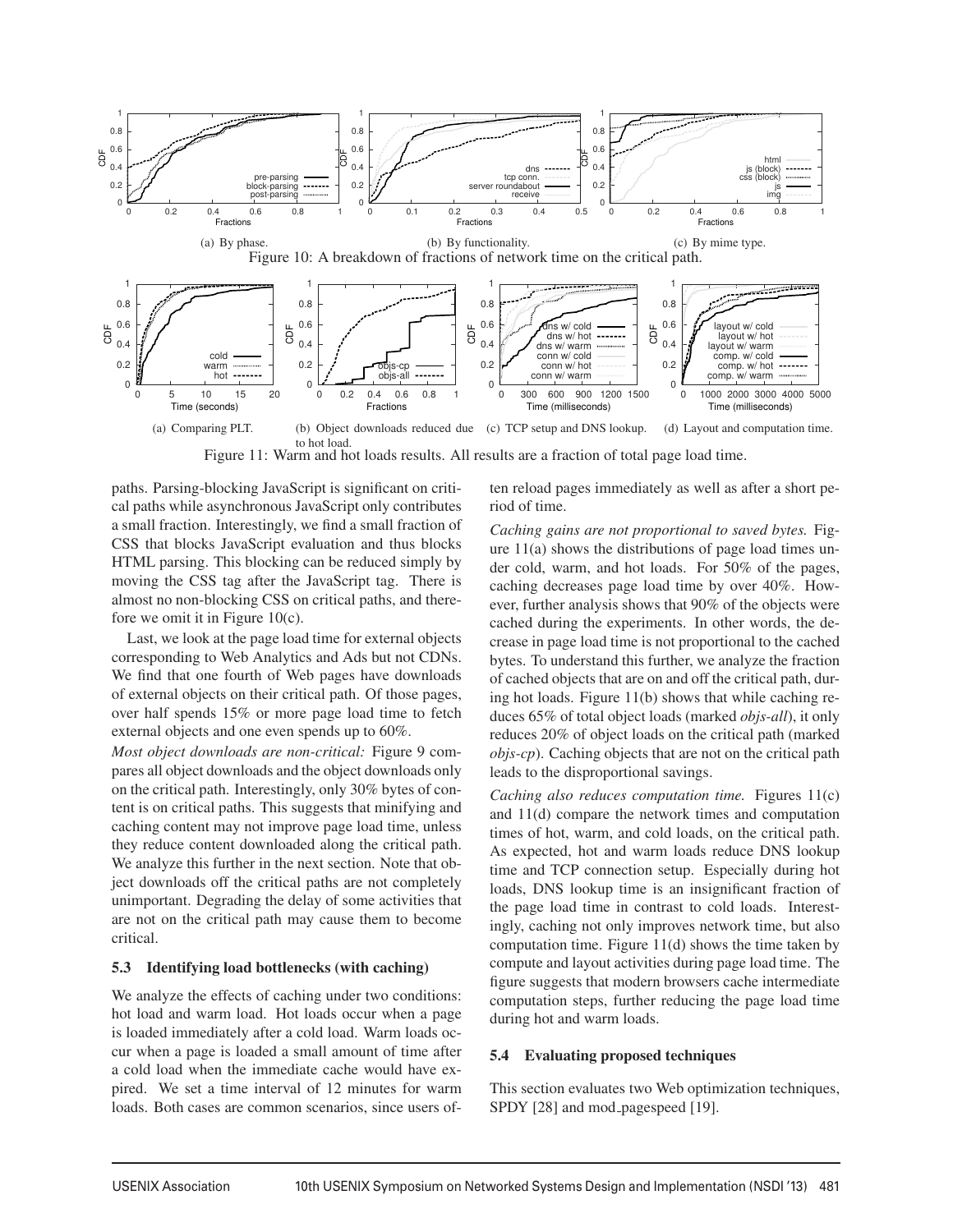

Figure 12: SPDY and mod\_pagespeed results.

#### 5.4.1 SPDY

SPDY is an application-level protocol in place of HTTP. The key ideas in SPDY are—(i) Multiplexing HTTP transactions into a single TCP connection to reduce TCP connection setup time and to avoid slow start, (ii) prioritizing some object loads over others (e.g., JavaScript over images), and (iii) reducing HTTP header sizes. SPDY also includes two optional techniques—Server Push and Server Hint. Exploiting these additional options require extensive knowledge of Web pages and manual configurations. Therefore, we do not include them here.

We evaluate SPDY with controlled experiments on our own server with 2.4GHz 16 core CPU 16GB memory and Linux kernel 2.6.39. By default, we use a link with a controlled 10Mbps bandwidth, and set the TCP initial window size to 10 (increased from the default 3, as per SPDY recommendation). We use the same set of pages as the real-world experiments and download all embedded objects to our server<sup>1</sup> to avoid domain sharding [20]. We run SPDY version 2 over SSL.

*SPDY only improves performance at high RTTs.* Figure 12(a) and Figure 12(b) compares the page load time of SPDY versus non-SPDY (i.e., default HTTP) under 20ms and 200ms RTTs, respectively. SPDY provides few benefits to page load time under low RTTs. However, under 200ms RTT, SPDY improves page load time by 5%–40% for 30% of the pages. We conduct additional experiments by varying the TCP initial window size and packet loss, but find that the results are similar to the default setting.

*SPDY reduces TCP connection setup time but increases request sending time.* To understand SPDY performance, we compare SPDY and non-SPDY network activities on the critical path and break down the network activities by functionality; note that SPDY does not affect computation activities. For the 20ms RTT case, Figure 12(c) shows that SPDY significantly reduces TCP connection setup time. However, since SPDY delays sending requests to create a single TCP connection, Figure 12(d) shows that SPDY increases the time taken to send requests. Other network delays such as server roundabout time and total receive time remained similar.

Further, Figure 12(e) shows that although SPDY reduces TCP setup times, the number of TCP connection setups in the critical path is small. Coupled with the increase in request sending time, the total improvement due to SPDY cancels out, resulting in no net improvement in page load time.

The goal of our evaluation is to explain the page load behavior of SPDY using critical path analysis. Improving SPDY's performance and leveraging SPDY's optional techniques are part of future work.

#### 5.4.2 mod pagespeed

mod pagespeed [19] is an Apache module that enforces a number of best practices to improve page load performance, by minifying object sizes, merging multiple objects into a single object, and externalizing and/or inlining JavaScripts. We evaluate mod pagespeed using the setup described in §5.4.1 with a 20ms RTT.

Figure 12(f) compares the page load times with and without mod pagespeed on top 200 Alexa pages. mod pagespeed provides little benefits to page load time.

<sup>&</sup>lt;sup>1</sup>Because we are unable to download objects that are dynamically generated, we respond to these requests with a HTTP 404 error.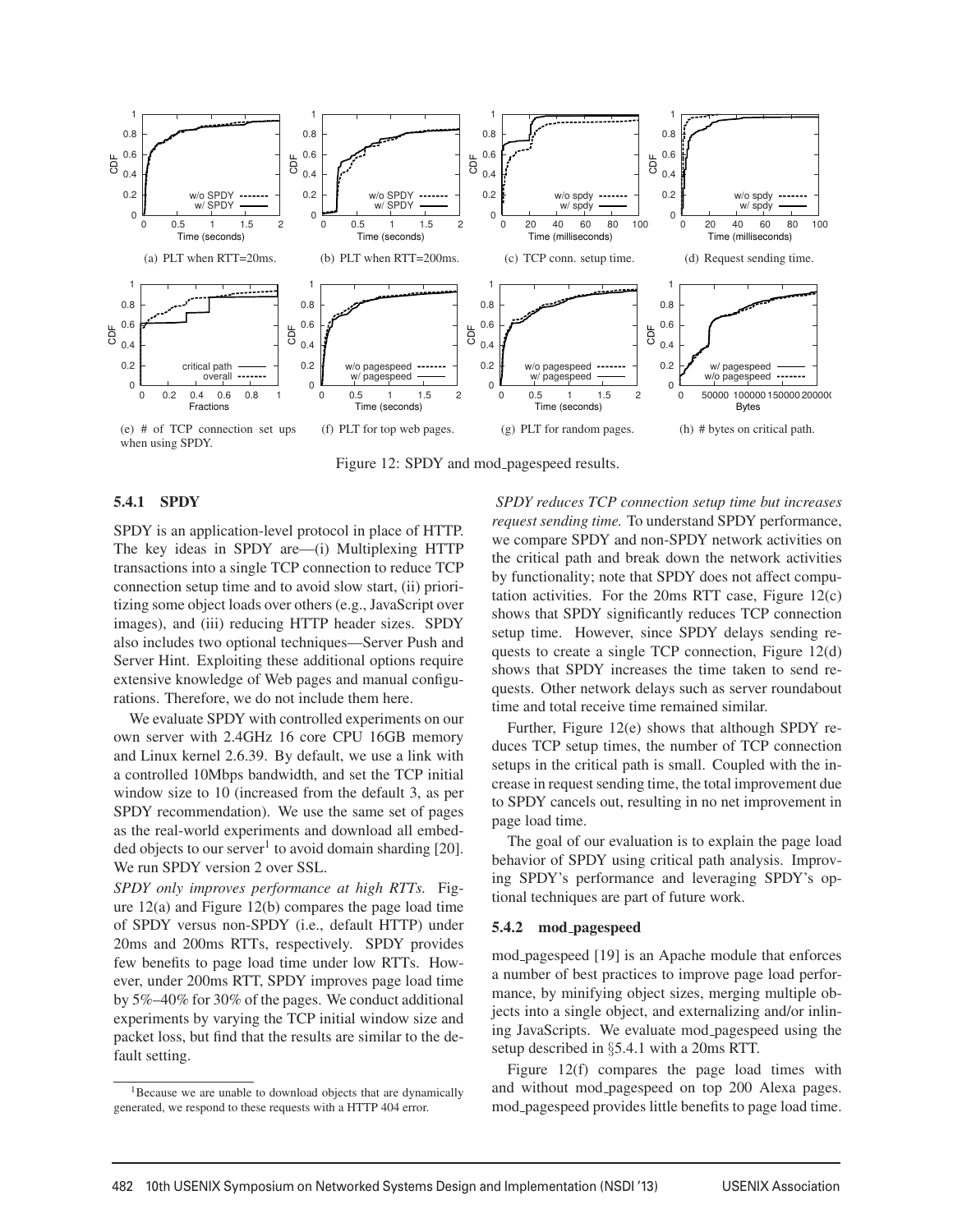Since the top 200 pages may be optimized, we load 200 random pages from the top one million Alexa Web pages. Figure  $12(g)$  shows that mod pagespeed helps little even for random pages.

To understand the mod pagespeed performance, we analyze minification and merging multiple objects. The analysis is based on loading the top 200 Web pages. Figure 12(h) shows that the total number of bytes downloaded on the critical path remains unchanged with and without mod pagespeed. In other words, minifying object does not reduces the size of the objects loads on the critical path, and therefore does not provide page load benefits. Similarly, our experiments show that merging objects does not reduce the network delay on the critical path, because the object loads are not the bottleneck (not shown here). These results are consistent with our earlier results (Figure 9) that shows that only 30% of the object loads are on the critical path. We were unable to determine how mod pagespeed decides to inline or externalize JavaScripts, and therefore are unable to conduct experiments on how inlining/externalizing affects page load performance.

#### 5.5 Summarizing results from alternate settings

In addition to our default experiments, we conducted additional experiments: (i) with 2 machines, one with 2GHz dual core 4GB memory, and another with 2.4GHz dual core 2GB memory, (ii) in 2 different locations, one at UMass Amherst with campus Ethernet connectivity, and another in a residential area in Seattle with broadband connectivity, and (iii) using 200 random Web pages chosen from the top 1 million Alexa Web pages. All other parameters remained the same as default.

Below, we summarize the results of our experiments:

- The fraction of computation and network times on the critical path were quantitatively similar in different locations.
- The computation time as a fraction of the total page load time increased when using slower machines. For example, computation time was 40% of the critical path for the 2GHz machine, compared to 35% for the 3GHz machine.
- The 200 random Web pages experienced 2x page load time compared to the top Web pages. Of all the network components, the server roundabout time of random pages (see Figure 10(b)) was 2.3x of that of top pages. However, the total computation time on the critical path was 12% lower compared to the popular pages, because random pages embed less JavaScript.

# 6 Discussion

In this work, we have demonstrated that WProf can help identify page load bottlenecks and that it can help evalu-



Figure 13: Median reduction in page load times if computation and network speeds are improved.

ate evolving techniques that optimize page loads. WProf can be potentially used in several other applications. Here, we briefly discuss two applications: (i) Conducting what-if analysis, and (ii) identifying potential Web optimizations.

What-if analysis: As CPUs and networks evolve, the question we ask is—how can page load times benefit from improving the network speed or CPU speed? We use the detailed dependency graphs generated by WProf to conduct this what-if analysis. Figure 13 plots the reduction in page load time for a range of  $\leq$ network speedup, CPU speedup> combinations. When computational time is zeroed but the network time is unchanged, the page load time is reduced by 20%. If the network time is reduced to one fourth, but the computational time is unchanged, 45% of the page load time is reduced. Our results suggest that speeding up both network and computation together is more beneficial than just improving one of them. Note that our what-if analysis is limited as it does not capture all lower-level dependencies and constraints, e.g., TCP window sizes. We view our results here as estimates and leave a more extensive analysis for future work.

Potential optimizations: Our own experience and studies with WProf suggest a few optimization opportunities. We find that synchronous JavaScript significantly affects page load time, not only because of loading and evaluation, but also because of block-parsing (Figure 10(a)). Asynchronous JavaScript or in-lining the scripts can help reduce page load times. To validate this opportunity, we manually transform synchronous JavaScript to async on top five pages and find that this helps page load time. However, because asynchronous JavaScript may alter Web pages, we need further research to understand how and when JavaScript transformation affects Web pages. Another opportunity is with respect to prioritizing object loading according to the dependency graph. Prioritization can be either implemented at the application level such as SPDY or reflected using latency-reducing techniques [31]. For example, prioritizing JavaScript loads can decrease the time that HTML parsing is blocked. Recently, SPDY considers applying the dependency graph to prioritize object loading in version 4 [29]. Other op-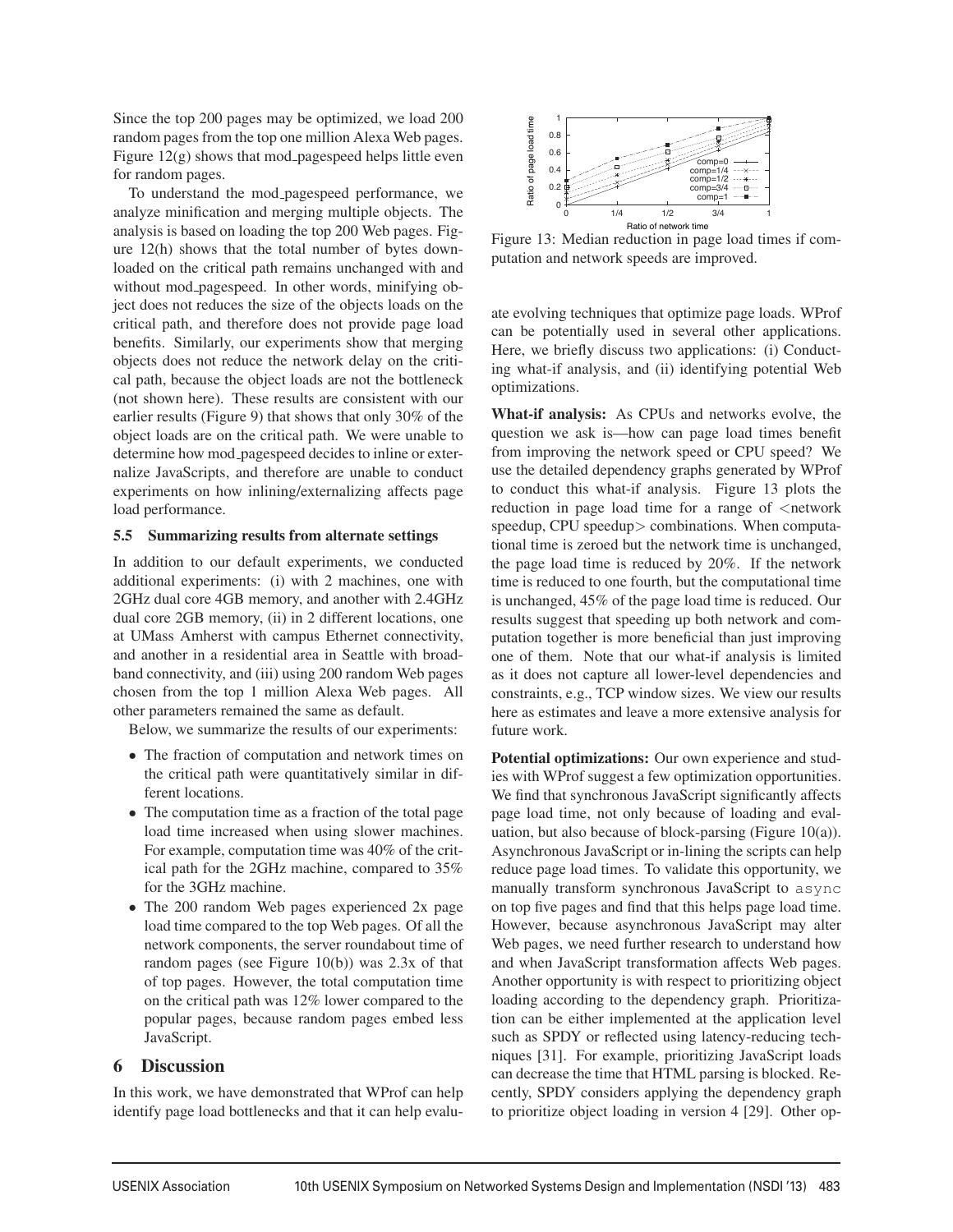portunities include parallelizing page load activities and more aggressive preloading strategies, both of which require future exploration.

# 7 Related Work

Profiling page load performance: Google Pagespeed Insight [22] includes a (non open-source) critical path explorer. The explorer presents the critical path for the specific page load instance, but does not extract all dependencies inherent in a page. For example, the explorer does not include dependencies due to resource constraints and eager/late binding. Also, the explorer will likely miss dependencies if objects are cached, if the network speed improves, if a new CDN is introduced, if the DNS cache changes, and many other instances. Therefore, it is difficult to conduct what-if-analysis or to explain the behavior of Web page optimizations using the explorer.

The closest research to WProf is WebProphet [16] that identifies dependencies in page loads by systematically delaying network loads, a technique we borrow in this work. The focus of WebProphet is to uncover dependencies only related to object loading. As a result,, WebProphet does not uncover dependencies with respect to parsing, rendering, and evaluation. WebProphet also predicts page load performance based on its dependency model; we believe that WProf's more complete dependency model can further improve the page load performance prediction.

Tools such as Firebug [11], Developer Tools [8], and more recently HAR [12] provide detailed timings information about object loading. While their information is important to augment WProf profiling, they do not extract dependencies and only focus on the networking aspect of page loads.

Web performance measurements: Related measurement studies focus on either network aspects of Web performance or macro-level Web page characteristics. Ihm and Pai [14], presented a longitudinal study on Web traffic, Ager et al. [2] studied the Web performance with respect to CDNs, and Huang et al. [13] studied the page load performance under a slower cellular network. Butkiewicz et al. [7] conducted a macro-level study, measuring the number of domains, number of objects, JavaScript, CSS, etc. in top pages. Others [26, 15] studied the effect of dynamic content on performance. Instead, WProf identifies internal dependencies of Web pages that let us pinpoint bottlenecks on critical paths.

Improving page load performance: There has been several efforts to improve page load performance by modifying the page, by making objects load faster, or by reducing computational time. At the Web page level, mod pagespeed [19] and Silo [18] modify the structure

and content of the Web page to improve page load. At the networking level, SPDY [28], DNS pre-resolution [9], TCP pre-connect [30], TCP fast open [24], ASAP [35] and other caching techniques [34, 32] reduce the time taken to load objects. At the computation level, inline JavaScript caching [18] and caching partial layouts [18, 17] have been proposed. While these techniques provide improvement for certain aspects of page loads, the total page load performance depends on several inter-related factors. WProf helps understand these factors to guide effective optimization techniques.

# 8 Conclusion

In this paper, we abstract a model of browser dependencies, and design WProf, a lightweight, in-browser profiler that extracts dependency graphs of any given page. The goal of WProf is to identify bottleneck activities that contribute to the page load time. By extensively loading hundreds of pages and performing critical path analysis on their dependency graphs, we find that computation is a significant factor and makes up as much as 35% of the page load time on the critical path. We also find that synchronous JavaScript evaluation plays a significant role in page load time because it blocks parsing. While caching reduces the size of downloads significantly, it is less effective in reducing page load time because loading does not always affect the critical path. We conducted experiments over SPDY and mod pagespeed. While the effects of SPDY and mod pagespeed vary over pages, surprisingly, we find that they help very little on average. In the future, we plan to extend our dependency graphs with more lower-level dependencies (e.g., in servers) to understand how page loads would be affected by these dependencies.

# Acknowledgements

We thank our shepherd, Rebecca Isaacs, and the anonymous reviewers for their feedback. We thank Xiaozheng Tie for setting up machines at UMass.

# References

- [1] Above the fold time. http://www. webperformancetoday.com/.
- [2] B. Ager, W. Muhlbauer, G. Smaragdakis, and S. Uhlig. Web Content Cartography. In *Proc. of the SIGCOMM conference on Internet Measurement Conference (IMC), 2011*.
- [3] Alexa The Web Information Company. http://www. alexa.com/topsites/countries/US.
- [4] N. Bhatti, A. Bouch, and A. Kuchinsky. Integrating userperceived quality into Web server design. In *Computer Networks Volume 33, Issue 1-6*, 2000.
- [5] A. Bouch, A. Kuchinsky, and N. Bhatti. Quality is in the eye of the beholder: meeting users' requirements for Internet quality of service. In *Proc. of the ACM SIGCHI Conference on Human Factors in Computing Systems (CHI), 2000*.

 $\overline{a}$